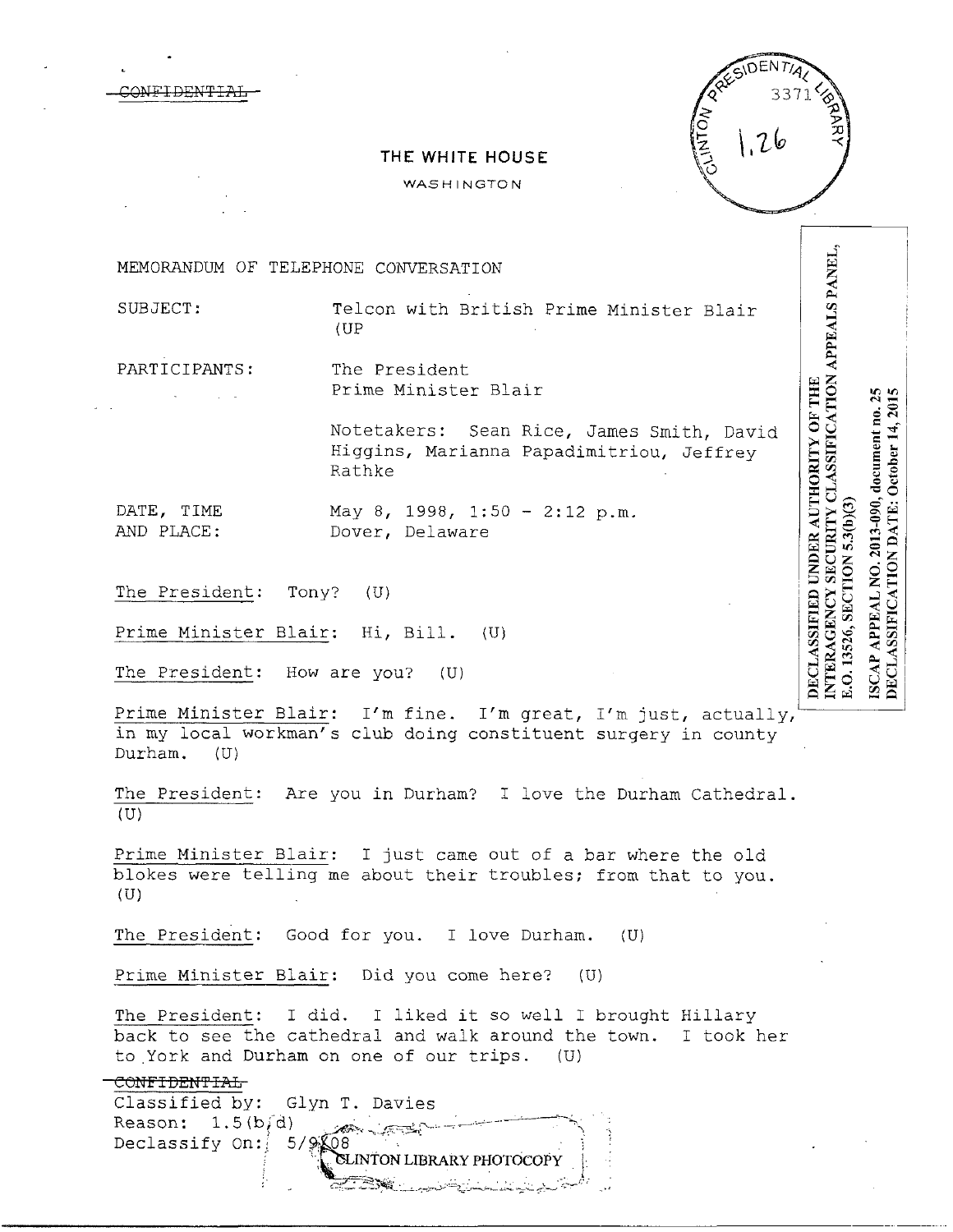CONFIDENTIAL 2 2

Prime Minister Blair: Oh, well. I was a choirboy at the cathedral in Durham, if you can believe that. (U)

'The President: You still have that choirboy look. (U)

Prime Minister Blair: How are you doing? (U)

The President: I'm doing wonderful. I'm looking forward to being with you. I'm glad you and Major went up there together. It was good. (U)

Prime Minister Blair: Yeah, I hope it helped. (U)

The President: You know it did help some. (U)

Prime Minister Blair: Yes. You know my view -- it's quite right to take the decision you did. I know Jim Steinberg was there and took the temperature of the unionist people.  $\int$ 

 $\boxed{\text{E.O. 13526, section 1.4(b)(d)}}$ 

The President: I think they didn't want to give Paisley and his crowd a new pretext -- "that's the guy that gave Gerry Adams a visa and broke the eggs," and all that stuff. *JC* 

Prime Minister Blair: That's true, but it's the right decision

**E.O. 13526, section 1.4(b)(d)** 

The President: I'd like that. We released a few things Ine riesident. I d like that. We released a lew things<br>yesterday that we will do, and maybe we could pony it up some. yesterda<br><mark>/l</mark>

Prime Minister Blair: Yes, well, I'm now taking a real grip on this thing and running it like a political campaign.  $/$ 

**E.O. 13526, section 1.4(b)(d)** 

The President: So you think we ought to do some sort of joint announcement while we are there?  $\varphi f$ 

**INTON LIBRARY PHOTOCOPY** 

**CONFIDENTIAL**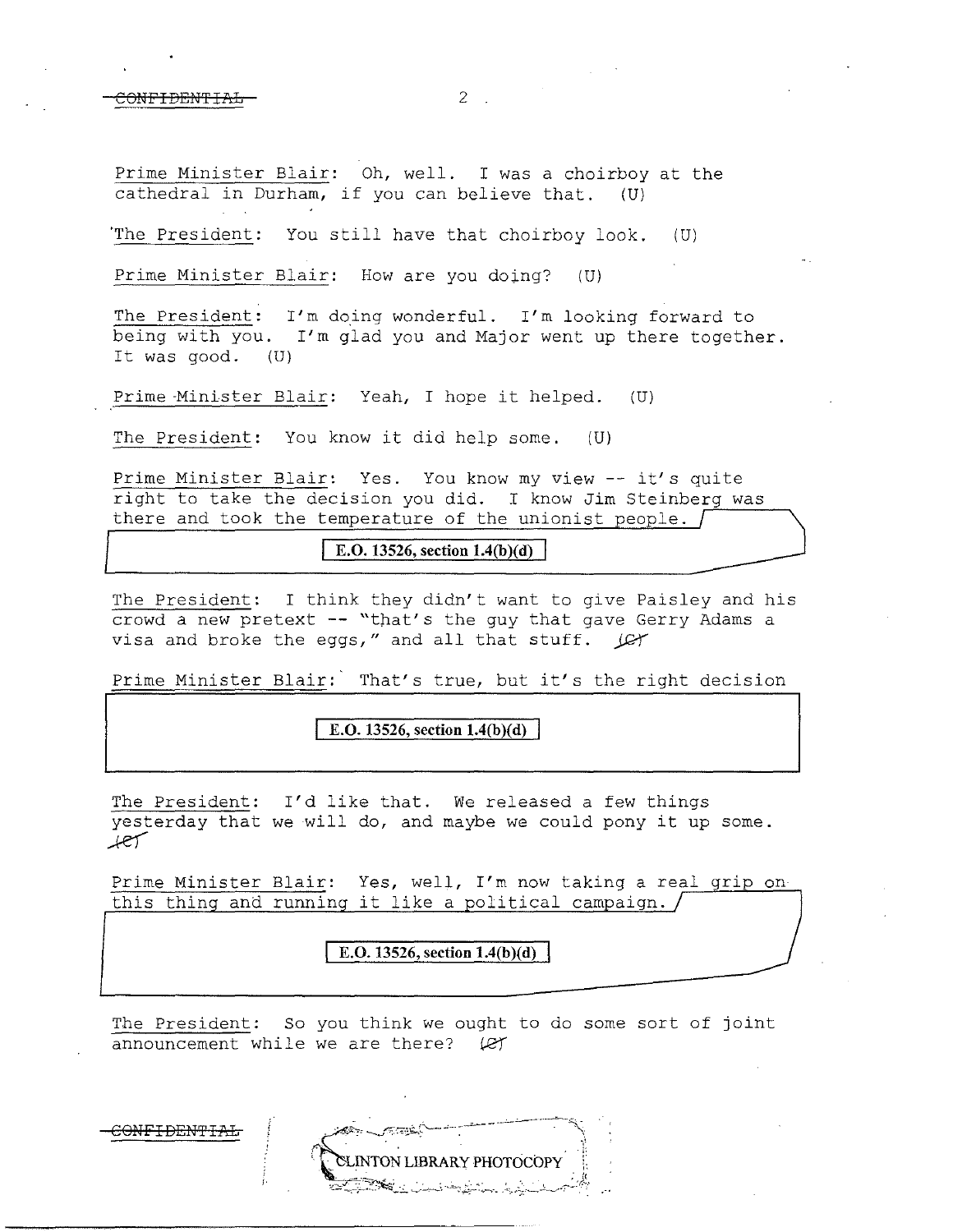### $\overline{O}$  and  $\overline{O}$   $\overline{O}$   $\overline{O}$   $\overline{O}$   $\overline{O}$   $\overline{O}$   $\overline{O}$   $\overline{O}$   $\overline{O}$   $\overline{O}$   $\overline{O}$   $\overline{O}$   $\overline{O}$   $\overline{O}$   $\overline{O}$   $\overline{O}$   $\overline{O}$   $\overline{O}$   $\overline{O}$   $\overline{O}$   $\overline{O}$   $\overline{O}$   $\overline{O}$

Prime Minister Blair: Yes, I think if we can do that, it's all coming down to one point. **E.O. 13526, section 1.4(b)(d)** 

The President: And they can't be in government if they don't...  $Let$ 

Prime Minister Blair:

 $E. O. 13526, section 1.4(b)(d)$ 

The President: It wouldn't just be me, but it would mess them up here in America. Almost all Irish guys here, including guys who gave them money under questionable circumstances, would bail out on them if the vote went positive and if they reneged. You'd see major abandonment of them by Irish-Americans. That's something they can't afford. They know they can't. I'm not so worried anymore -- I was worried some of the IRA offshoots might take action against Gerry, but the mainstream crowd knows they can't violate the agreement or the Americans will go berserk on them.  $/27$ 

Prime Minister Blair: Yes, I think for that to be said is very<br>important. That's reassuring.  $\mathcal{A}\mathcal{C}\mathcal{T}$ 

The President: That's the only reason I wanted to go. I'm not under the illusion that all those Protestants love me.  $(X)$ 

Prime Minister Blair: Well, you're absolutely right, that's why I was keen  $E. O. 13526,~ section~1.4(b)(d)$ 

The President: If we say it in Birmingham, it might still have enough echo to get there.  $+e^{i\theta}$ 

Prime Minister Blair: Yes, I agree. It certainly would. And the stuff you've been saying today, or someone in the White House has been saying today, about money and investment there's something leading the news now about that.  $+e^+$ 

The President: That's something we put out yesterday. Her

Prime Minister Blair: It shows you, though, that anything you say will be carried and given prominence. What Paisley keeps

ONFIDENTIAL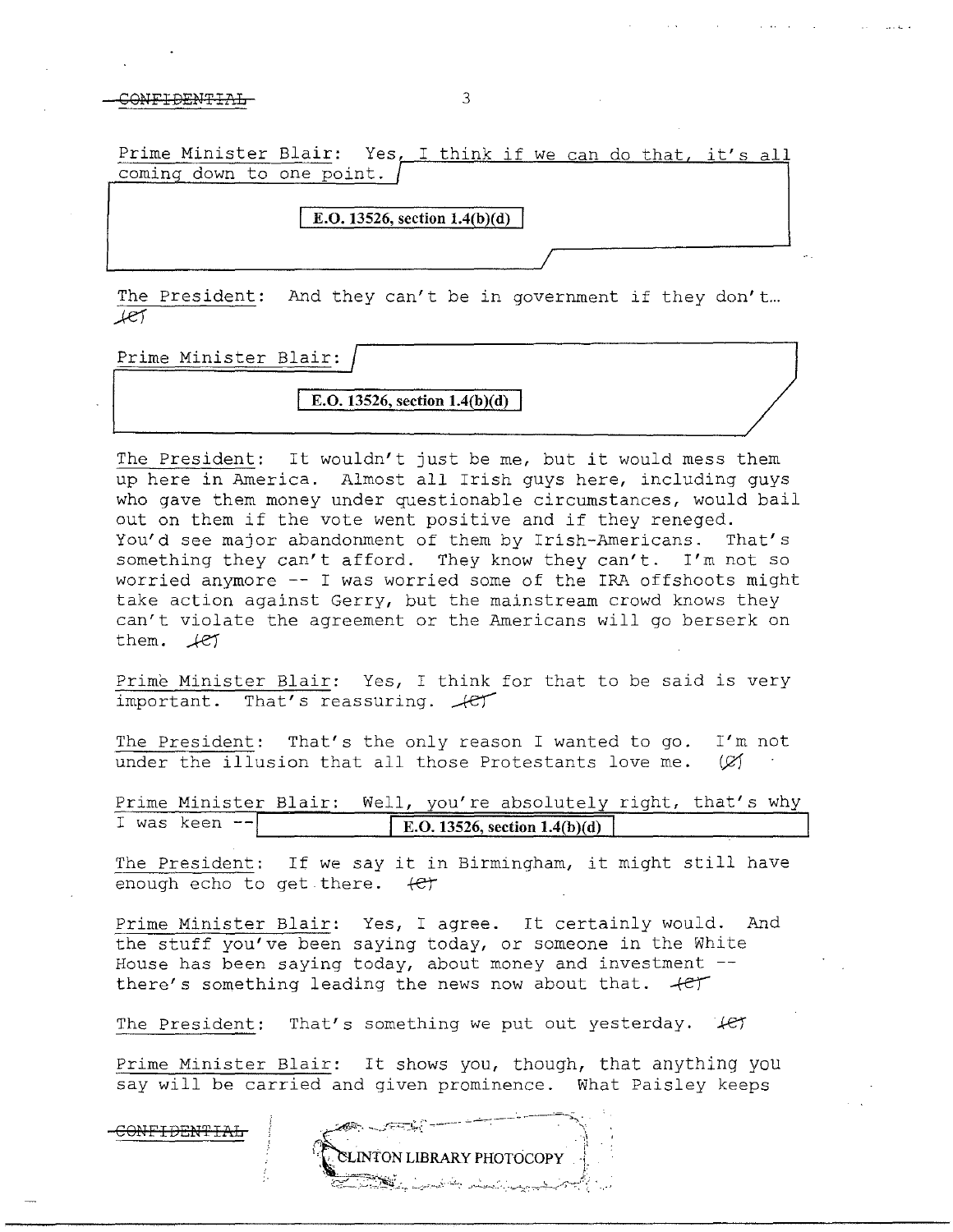#### CONFIDENTIAL: 4

doing is putting out posters saying that Gerry Adams will be<br>Minister of Health.  $\sqrt{\frac{\text{FQ}}{12526 \text{ section 1.4(b)(d)}}}$  (CY  $\vert$  E.O. 13526, section 1.4(b)(d)  $\vert$  $I$ 

The President: The old guy is good.  $\text{Ler}$ 

Prime Minister Blair:

E.O. 13526, section 1.4(b)(d)

The President: What will the vote be?  $-(C)$ 

Prime Minister Blair: Sinn Fein, you mean?  $\text{LFT}$ 

The President: Will three-quarters of Sinn Fein vote for the referendum?  $\cancel{(2)}$ 

Prime Minister Blair: I don't know. I suspect yes, about that.  $+er$ 

The President: It seems like a pro forma thing.  $+e^+$ 

Prime Minister Blair: I don't think Gerry Adams would say he'll win the vote unless he is going to win the vote. So I think it will be pretty resounding. They're prepared to lose some of their folks. Prisoners is a big issue for them.

**E.O. 13526, section 1.4(b)(d)** 

The President: I agree with that. Yesterday, I had a group in to see me that I think is called WAVE. It's a group of victims who lost children, brothers, and parents. They were mostly, but

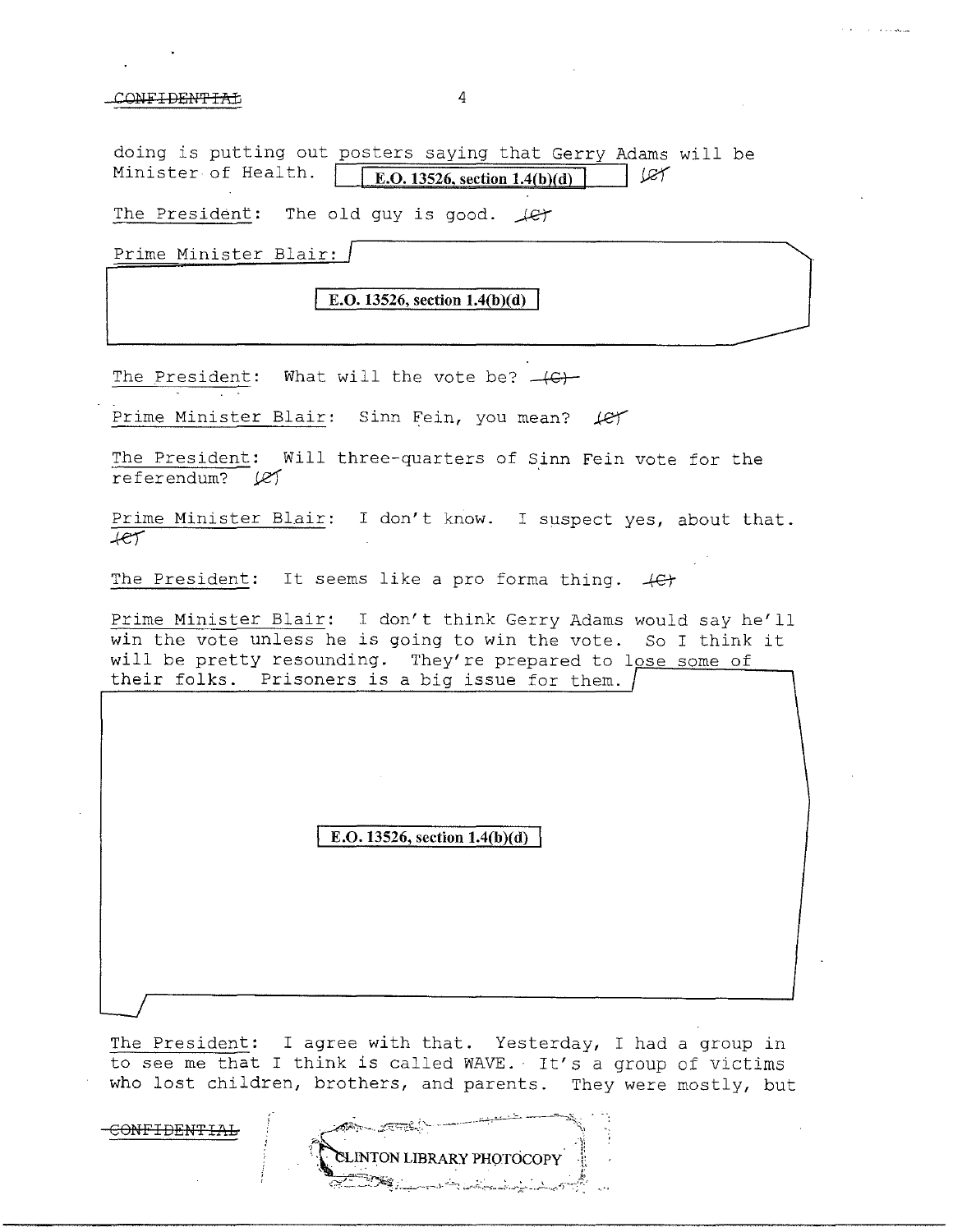## CONFIDENTIAL 5

not entirely, Protestants. A group that really wants the IRA to decommission. They're a militant peace group. They want to deal with thousands of people in their inner and physical pain. I agree with you.  $+e$ 

We've all taken our licks for Gerry, so if they want a role in the government, they have got to have some demonstration of good faith on this violence issue. These women gave me an idea yesterday. Your people could vet it for practicality. Maybe<br>you and Bertie and I could ask for it.  $\angle$ e

They say that there is a some relatively small number of people, like 20 -- people in the police or otherwise hated by the IRA, whose remains have never been recovered. They say if there's not immediate decommissioning, right after the vote, if you could work out the legalities so that people would not be prosecuted and the IRA could somehow direct people to the remains, so their families could give them a sanctified burial, that would have a huge psychological impact over there. I told them I'd try to help, but I'd talk to you about it. They don't want vengeance, they just want their people back.  $\mathscr{L}$ 

Prime Minister Blair: Yeah, I think that would be good. I will.  $+e$ 

| The President: |                            |  |
|----------------|----------------------------|--|
|                | E.O. 13526, section 1.4(d) |  |
|                |                            |  |

Prime Minister Blair: Yeah, I think that's a great idea, we' 11 look into that **F.O.** 13526, section 1.4(b)(d)

The President: I will do it,

[ E.O. **13526, section 1.4( d)** 

|  | <b>TON LIBRARY PHOTOCOPY</b>         |  |
|--|--------------------------------------|--|
|  | The College<br>المتراسم المتألف وسلك |  |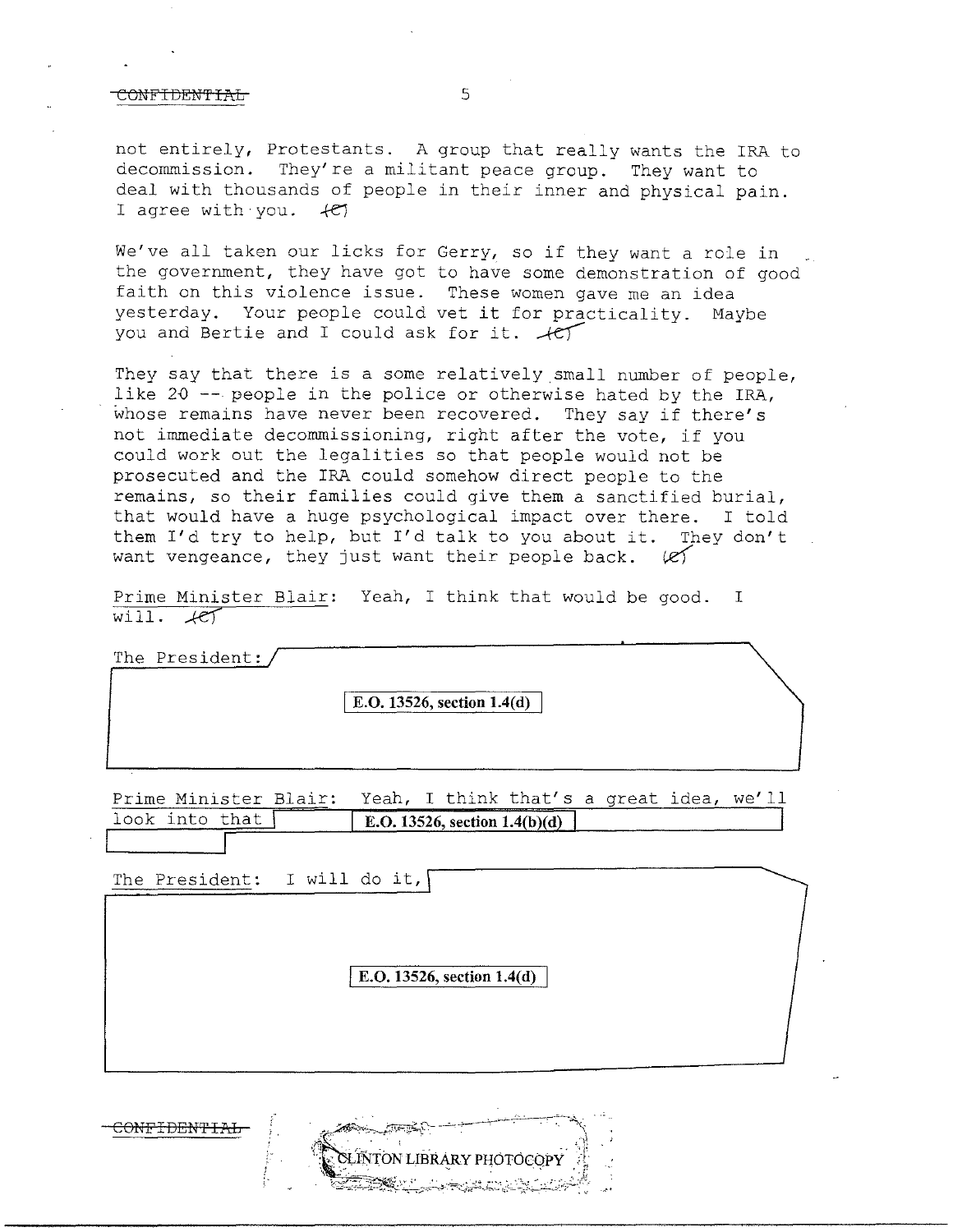$-COMFIDENTIAF$  (6

**E.O. 13526, section 1.4(b)(d)** 

CONFIDENTIALE<br>.13526, section 1.4(b)(d)<br>Prime Minister Blair://

The President: Yes, it could give them some breathing space.  $+e\tau$ 

 $\overline{\phantom{a}}$ 

Prime Minister Blair: Okay, I'll look into that, Bill.  $|C|$ 

The President: In terms of you and me making another economic statement, I will do whatever you think is best for the vote. If you want to do it in Birmingham or down in London.  $\ell$ er

Prime Minister Blair: Well, I think there are two sorts of stories from your angle: one is investments; the other is a firm message to the IRA.  $4e^+$ 

The President: I'm glad to do that, too.  $\angle$ ey

Prime Minister Blair: I think those two in combination would be very good.  $(2)$ 

The President: See, by the time I get there, we are only a week from the vote. So it probably is good to do it sooner rather than later so it does not seem like some desperate election move.  $\left\{\epsilon\right\}$ move.

Prime Minister Blair:

The President: I'll have our guys get in touch with you. Maybe we could do two separate announcements -- a Sinn Fein one and an economic one. You organize it, and I will read whatever script you want me to read.  $+e^+$ 

**ENTON LIBRARY PHOTOCOPY** 

Prime Minister Blair:

The President: That's all it is. What did you make of Netanyahu? Madeleine said you were very good. (e)

Prime Minister Blair:

 $\overline{\text{COMFIDENTIAL}}$   $\overline{\text{E.O. 13526, section 1.4(b)(d)}}$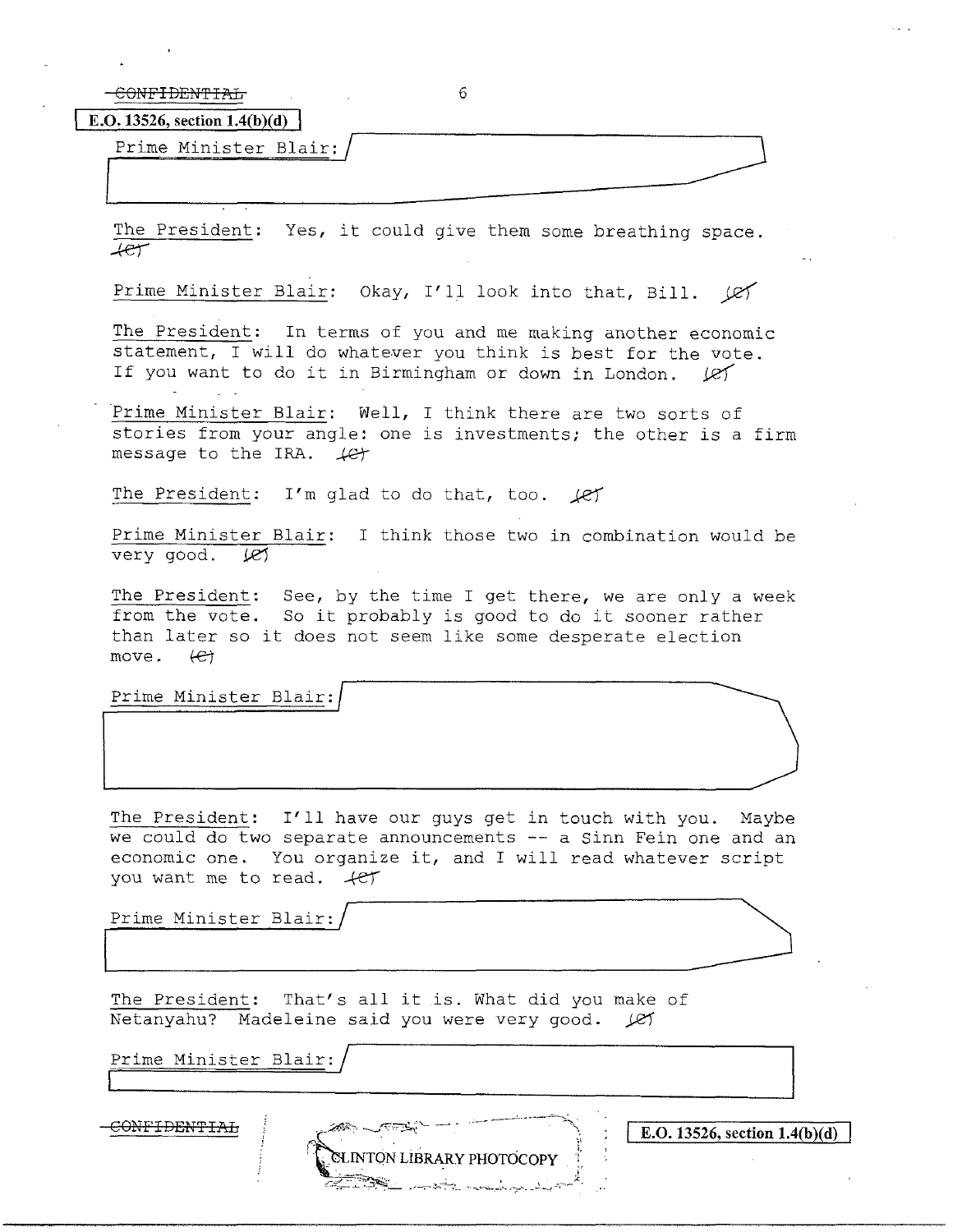**E.O.** 13526, section 1.4(b)(d)

The President: I spent a lot of time with him in the last year. After Madeleine's first session, I thought he was a hard negotiator and not a no-negotiator. Then he called and asked Dennis to come over, and I thought that was a good sign. And now Dennis is there and his spokesman put out a statement saying he is not coming Monday. I never thought he would, but I thought he would come once I got back from Europe. I don't know yet what's going on, but I may want to call you again once I find out. *Je}* 

Prime Minister Blair:

E.O. 13526, section 1.4(b)(d)

The President:

E.O. 13526, section 1.4(d)

This may

be a place where we could do a reverse good cop-bad cop, where Europe could bump him a little harder.  $\mathcal{L}$ 

Prime Minister Blair:

E.O. **13526, section l.4(b)(d)** 

The President: ... And then it vanishes.  $|C\rangle$ 

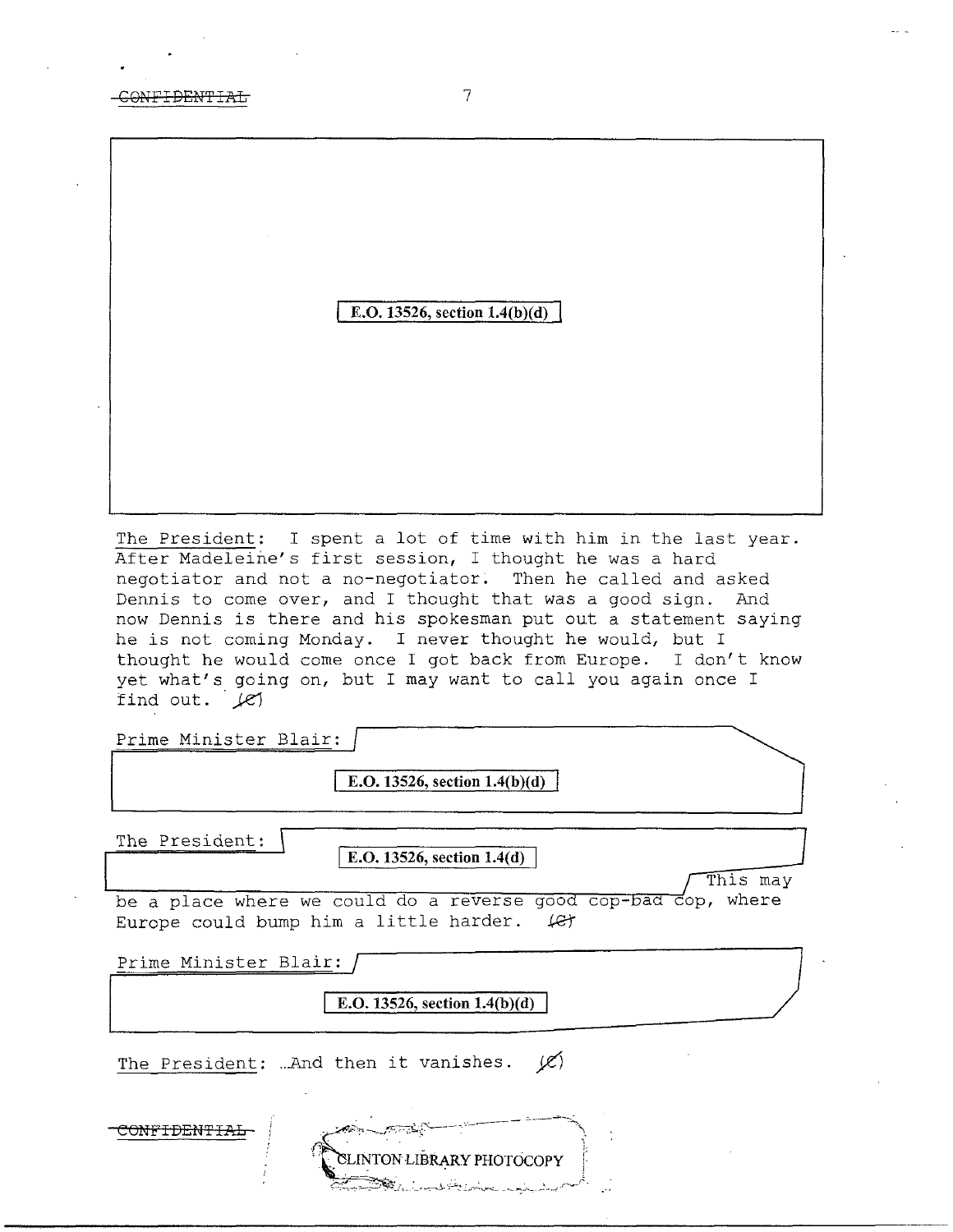CONFIDENTIAL 8

Prime Minister Blair: It vanishes.  $\mathcal{L}$ The President: I **E.O. 13526, section l.4(d)**  But, when I see you, we can work on it more. سليقا Prime Minister Blair: Yeah, well I'll do the same. He calls me pretty regularly at the moment. **E.O. 13526, section 1.4(b)(d)** The President: You know they will. Let Prime Minister Blair: **E.O. 13526, section 1.4(b)(d)** The President: That's exactly where the Israelis are. Eighty percent of them want that.  $-(c)$ Prime Minister Blair: **E.O. 13526, section l.4(b)(d)**  The President: Okay.  $\theta$ Prime Minister Blair: We'll stay in touch and talk when the G-8  $comes.$   $#er$ 

The President: I agree. You just let me know what you want. Aef

Prime Minister Blair: And, as ever, many thanks for all your help. Love to Hillary. (U)

LINTON LIBRARY PHOTOCOPY

The President: Yes. (U)

CONFIDEN'fIAL